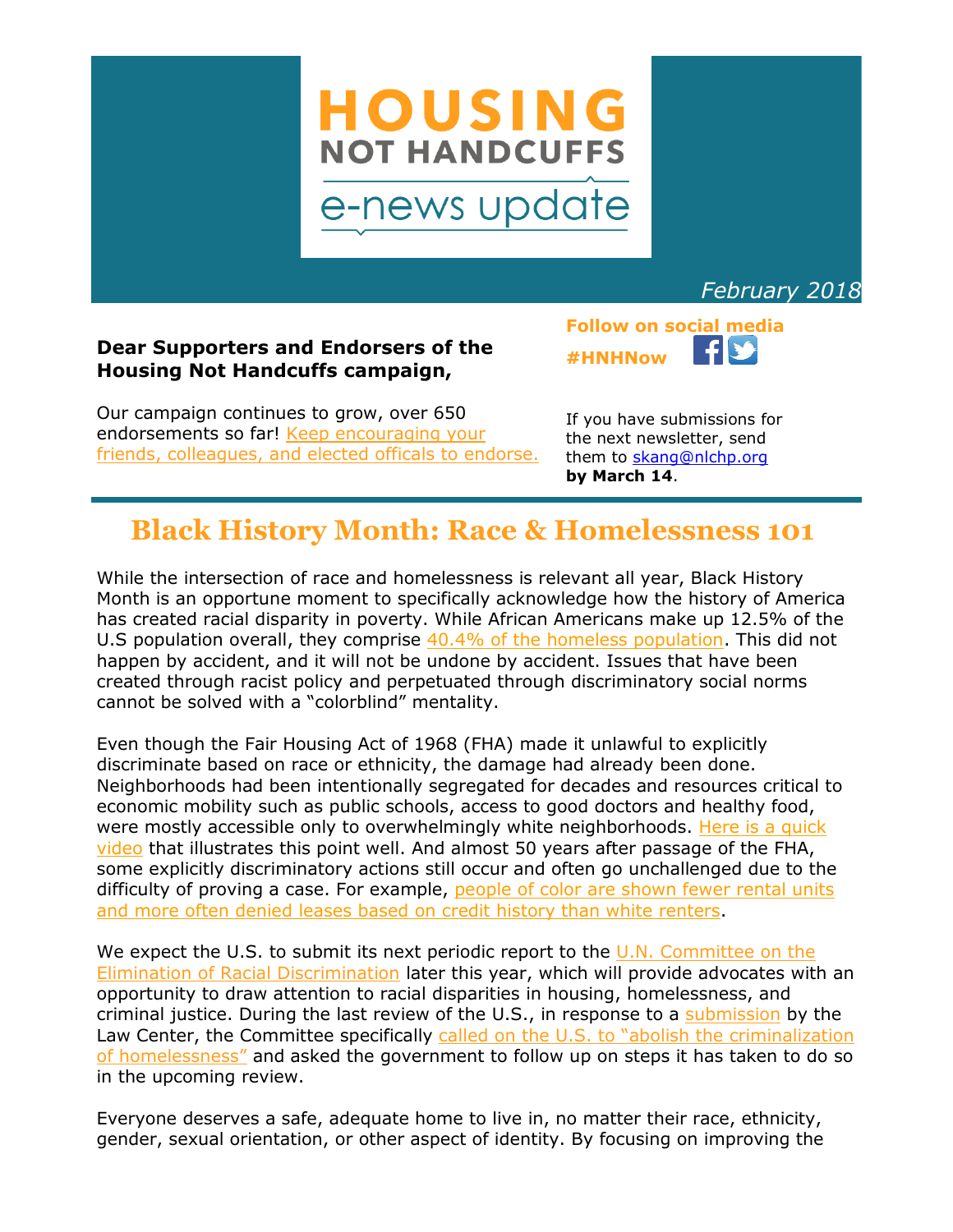situation for the most marginalized populations, all of society will benefit.

# Campaign Updates

#### **HUD and USICH critique encampment sweeps in San Diego**

In November, the Department of Housing and Urban Development (HUD) and United States Interagency Council on Homelessness (USICH) conducted a site visit to San Diego during a Hepatitis A outbreak among people experiencing homelessness. The city responded to the outbreak with heavy sweeps of homeless encampments. Following urging from the Law Center to be more vocal regarding criminalization of homelessness, HUD and USICH [sent a letter](http://housingnothandcuffs.org/wp-content/uploads/2017/11/USICH-and-HUD-San-Diego-policy-rec-letter.pdf) to city and county officials, expressing concern that the efforts of law enforcement personnel to clear areas for sanitization was complicating the ability of outreach workers to connect people with housing and services.

HUD and USICH strongly recommended using trained outreach workers rather than law enforcement personnel to interact with people living in the encampments. They asserted that law enforcement personnel should be involved in efforts of safety and well-being of people experiencing homelessness and outreach workers, not as leads for interacting with the homeless population. The letter also expressed concern regarding the use of temporary city-run encampments and called for temporary or permanent housing for people living in encampments to be provided as soon as possible.

This letter could be useful for advocates objecting to sweeps in their own communities. [View the letter and other policy resources on the Housing Not Handcuffs](http://housingnothandcuffs.org/policy-toolbox/)  [website.](http://housingnothandcuffs.org/policy-toolbox/)

#### **New York Project with Goldman Sachs**

On Friday, January  $26<sup>th</sup>$ , the Law Center partnered with Goldman Sachs, Fried Frank Harris Shriver & Jacobson LLP, and Cleary Gottlieb Steen & Hamilton LLP to conduct a pro bono survey project at the Holy Apostle Soup Kitchen in New York City. The goal of the survey was to gather information from homeless individuals on their experiences with law enforcement.

The project began with a training session hosted by Goldman Sachs and conducted by the Law Center and staff of Care for the Homeless. The session included information on the causes of homelessness, the impact of criminalization on homeless individuals, and techniques on how to properly conduct the survey. Nineteen volunteer attorneys attended the training and then surveyed over 90 homeless individuals. The data collected is being analyzed and will be combined with national data to impact policy recommendations and lawsuits regarding criminalization. View pictures on Facebook [here.](https://www.facebook.com/pg/homelessnesslaw/photos/?tab=album&album_id=1929862927055696)

#### **Police trainings call**

Sparked by conversations between HNH participants, the Law Center hosted a call about police trainings, highlighting the critical need to educate law enforcement professionals about homelessness. A new effort emerged to create a directory of law enforcement agencies and related resources documenting a) Homeless Outreach Teams, b) training curricula for law enforcement on interaction with persons experiencing homelessness, and c) other relevant diversion teams/programs in place.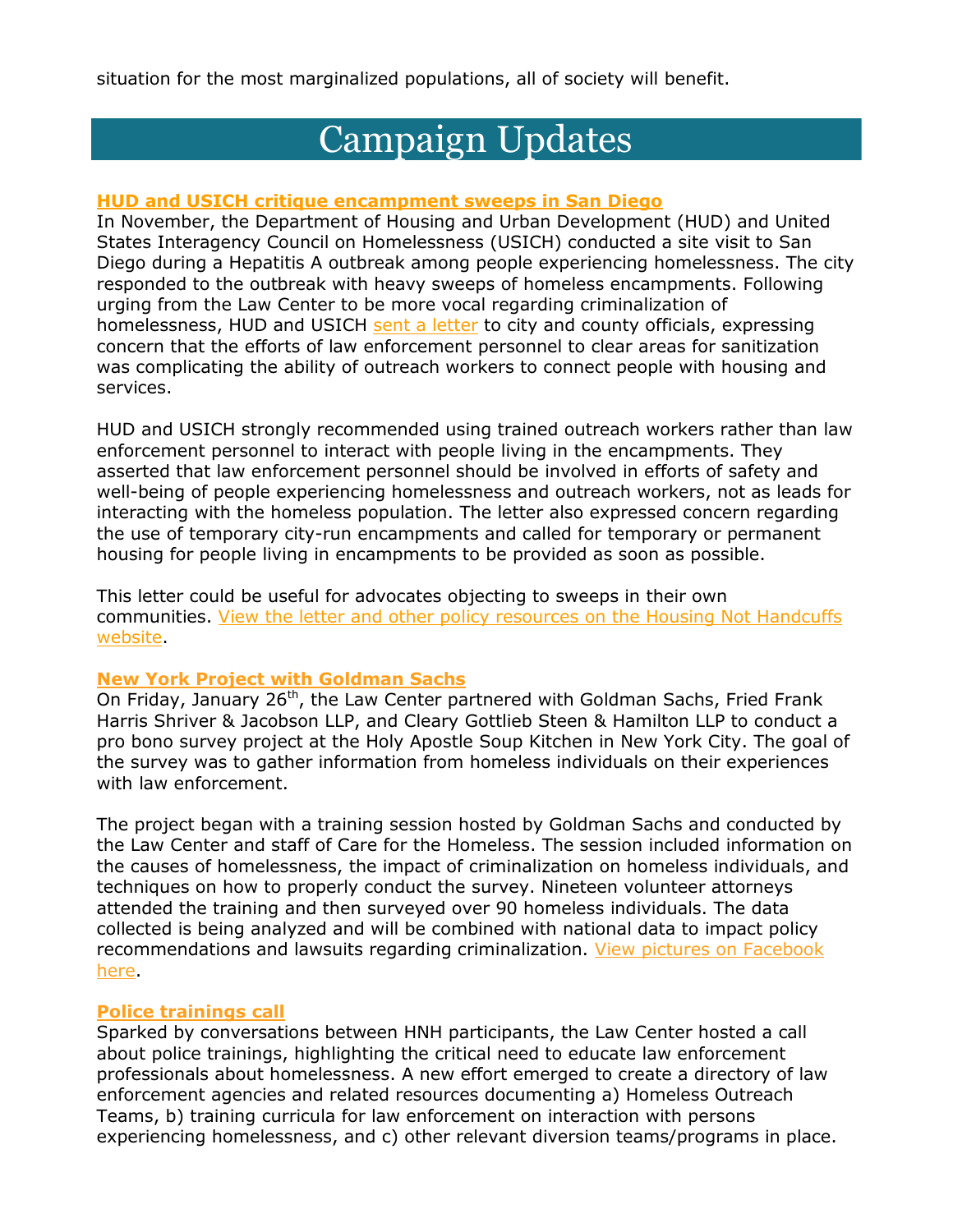Ultimately, we hope this will help establish best practices to effectively and humanely manage their interactions with local homeless populations.

The Law Center would appreciate any and all help in developing this directory. Please contact Sara Kang at [skang@nlchp.org](mailto:skang@nlchp.org) with questions/concerns and relevant/helpful resources (general info, websites, etc.).

#### **Sign on to NLIHC's Letter to Congress**

NLIHC has organized a sign on letter to Congress concerning Trump's proposal to increase rents and impose work requirements in federal affordable housing programs. Here is a [fact sheet](http://nlihc.org/sites/default/files/Rent-Reform-Bill_0218.pdf) on the drafted legislation as well as some [talking points,](http://nlihc.org/sites/default/files/Talking-Points_Benefit-Cuts_0218.pdf) explaining why such proposals are harmful and misguided.

[You can read and sign onto the letter here.](https://nlihc.wufoo.com/forms/z1qaqwy61twxwoo/) **The deadline to sign on is March 16**.

Announcements

## **Quarterly Convening of the HNH Campaign**

NATIONAL LAW CENTER ON HOMELESSNESS & POVERT

Thursday, March 15 1:00 pm  $ET/10$ :00 am PT OUSI **NOT HANDCUFFS Web Conference** Register at http://ow.ly/1frp30ipae0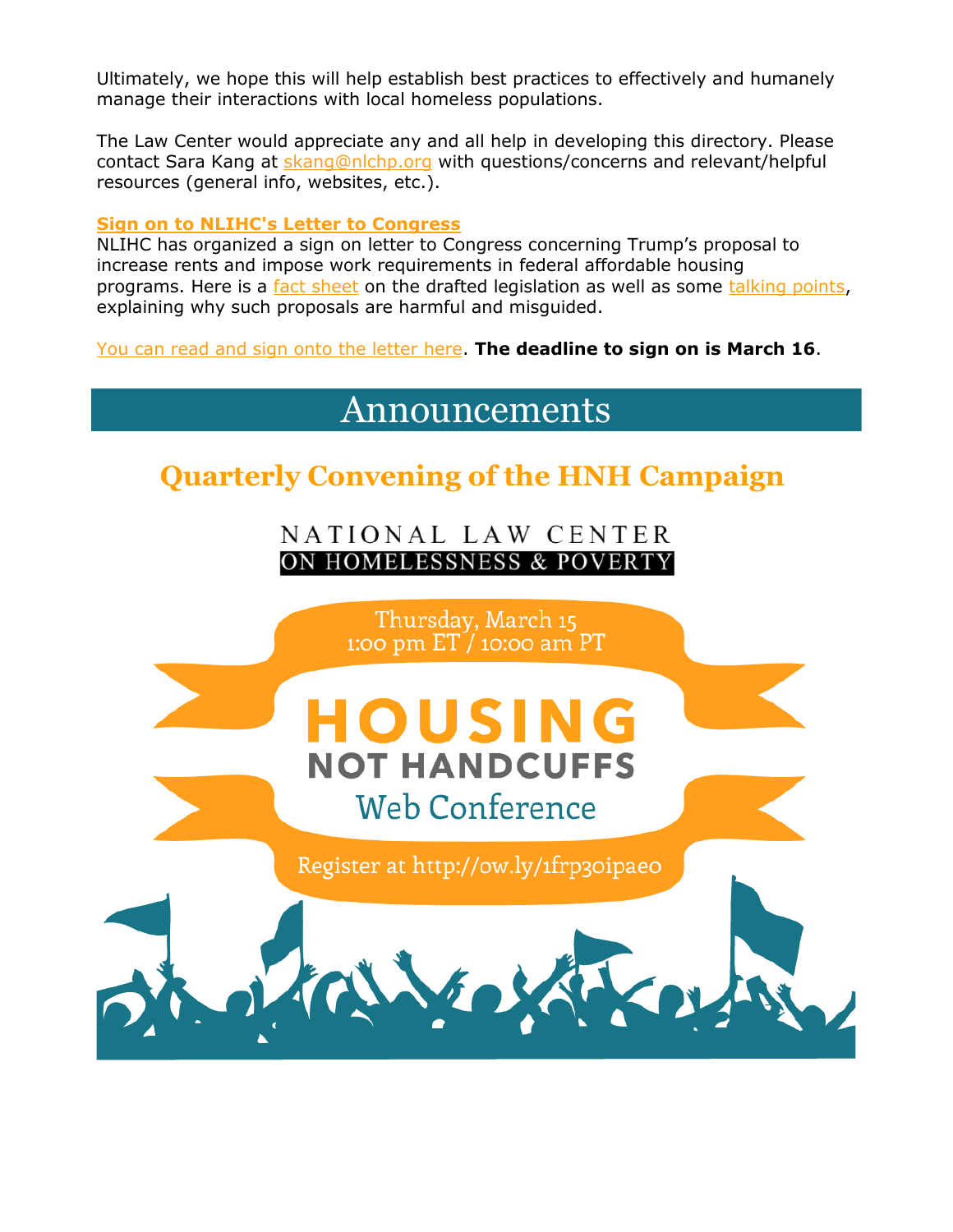### **Use of Campaign Branding**

We encourage campaign endorsers to link relevant events to the national Housing Not Handcuffs campaign. Please see the guidelines for branding your materials [here.](http://housingnothandcuffs.org/wp-content/uploads/2017/03/Guidelines-for-using-the-Housing-Not-Handcuffs-Name.pdf)



## In the News

In Justice Today, Feb. 20 [The Criminalization of Homelessness: An Explainer](https://injusticetoday.com/the-criminalization-of-homelessness-an-explainer-aa074d25688d)

The Orange County Register, Feb. 19 [County scrambles to place homeless people in motel rooms in deal to resume clearing](https://www.ocregister.com/2018/02/19/county-scrambles-to-place-homeless-people-in-motel-rooms-in-deal-to-resume-clearing-of-riverbed-encampments/)  [of riverbed encampments](https://www.ocregister.com/2018/02/19/county-scrambles-to-place-homeless-people-in-motel-rooms-in-deal-to-resume-clearing-of-riverbed-encampments/)

The Denver Post, Feb. 19 Committee hearing for C[olorado's homeless Right to Rest Act delayed](https://www.denverpost.com/2018/02/19/colorado-right-to-rest-act-hearing-delayed/)

ABC News, Feb. 15 [US judge leads lawyers, others on trip to homeless camp](http://abcnews.go.com/US/wireStory/judges-urging-sides-reach-deal-california-homeless-53070735)

The Nation, Feb. 9 [A New Housing-Rights Movement Has the Real-Estate Industry Running Scared](https://www.thenation.com/article/a-new-housing-rights-movement-has-the-real-estate-industry-running-scared/)

The New York Times, Jan. 24 [The U.S. Can No Longer Hide From Its Deep Poverty Problem](https://www.nytimes.com/2018/01/24/opinion/poverty-united-states.html)

The Denver Post, Jan. 9 [\\$120 million plan for giant affordable housing project in Lakewood raises questions,](https://www.denverpost.com/2018/01/09/lakewood-affordable-housing-proposal/)  [concerns](https://www.denverpost.com/2018/01/09/lakewood-affordable-housing-proposal/)

The Seattle Times, Jan. 6 [Olympia gets rid of its anti-panhandling rules following state Supreme Court decision](https://www.seattletimes.com/seattle-news/olympia-gets-rid-of-its-anti-panhandling-rules-following-state-supreme-court-decision/)

Baltimore Sun, Jan. 4 [Baltimore court expands tenant aid in housing cases](http://www.baltimoresun.com/news/maryland/investigations/bs-md-rent-court-navigators-20171221-story.html)

WV Living, Jan. 3 [Speaking for the Homeless](https://www.wvliving.com/people/speaking-for-the-homeless/)

The St. Augustine Record, Jan. 2 [From Pensacola to Miami, Florida cities wrestled with panhandling in wake of U.S](http://staugustine.com/news/local-news/2018-01-02/pensacola-miami-florida-cities-wrestled-panhandling-wake-us-district)  [District Court ruling](http://staugustine.com/news/local-news/2018-01-02/pensacola-miami-florida-cities-wrestled-panhandling-wake-us-district)

Huffington Post, Dec. 21 [It Doesn't Make Any Sense To Arrest People Who Are Homeless](https://www.huffingtonpost.com/entry/arresting-homeless-people_us_5a39843de4b0b0e5a79dfbc8)